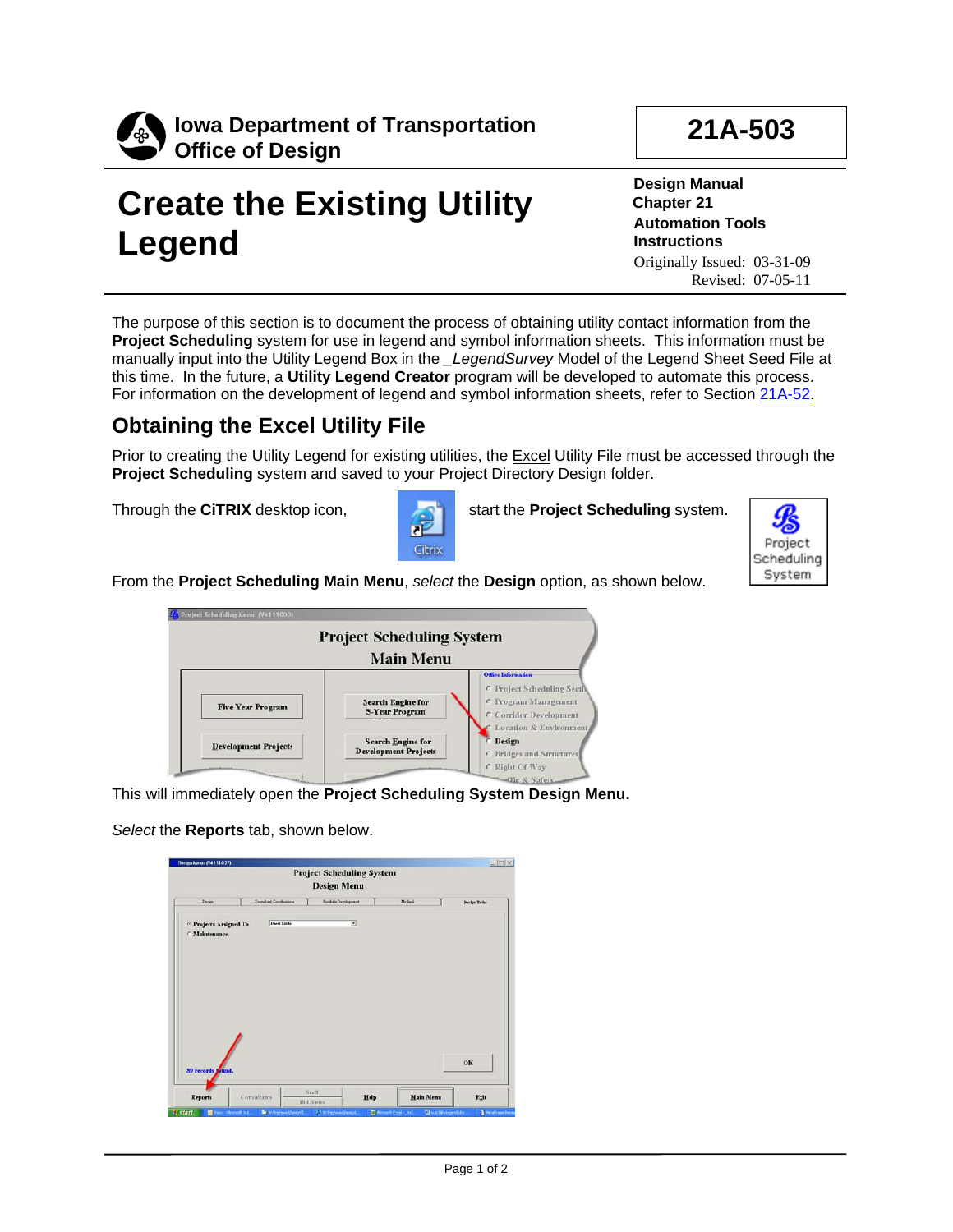#### *Select* the **Utilities** tab, as shown below.

| Design Reports (V4112009) |                         |                                                                               |       |                                                                                                                                                                                                                                |                  |            |
|---------------------------|-------------------------|-------------------------------------------------------------------------------|-------|--------------------------------------------------------------------------------------------------------------------------------------------------------------------------------------------------------------------------------|------------------|------------|
|                           |                         |                                                                               |       |                                                                                                                                                                                                                                |                  |            |
| Design.                   | <b>Estimates</b>        | Management                                                                    | Soils | Planning Study                                                                                                                                                                                                                 | <b>Utilities</b> | 5 Yr Prog. |
| <b>C</b> Design Events    | <b>Analtiple Events</b> | Name: Region<br>Input: Region<br>Output: None Selected<br>Mode: Image Capture |       | and the contract of the contract of the contract of the contract of the contract of the contract of the contract of the contract of the contract of the contract of the contract of the contract of the contract of the contra |                  |            |

*Select* either the **PIN Number** or **Project Number** option, (blue arrow, below), and *select* the correct corresponding number for your project, from the *drop-down* selection list.

When the correct **PIN** or **Project Number** is displayed in the text field, *select* the **MS Excel Report** tab, (red arrow, below).

| Design            | Estimates                                    | Management    | $S$ oule<br>Flanning Disty | Utilities        | 5 Yr Program   | <b>Project Costs</b>  | Comdor |
|-------------------|----------------------------------------------|---------------|----------------------------|------------------|----------------|-----------------------|--------|
|                   | <sup>6</sup> Utilities for a Project         |               |                            |                  |                |                       |        |
| <b>Sart Byr</b>   |                                              |               |                            |                  |                |                       |        |
| <b>C</b> District | $C$ RCE                                      | C Squad       | County and Route           | $\subset$ County | <b>C</b> Route | <b>F All Projects</b> |        |
|                   | <b>F</b> PIN Number<br><b>Project Number</b> | 39.97-012-038 | ы                          |                  |                |                       |        |
|                   | <b>12 Records Found.</b>                     |               |                            |                  |                |                       |        |
|                   |                                              |               |                            |                  |                |                       |        |

*Save* the Excel file, (*File > Save*), to your **W:\Projects\***ProjectDirectory***\Design\Excel\** folder. Provide the file with a name that anyone can identify, such as "UtilityList.xls". If no Utility File exists in the **Project Scheduling** system for your project, or the list is not a one-to-one match with the utility legend listing in the *Field\_G\_Sheets* Model, contact the appropriate District Utility Coordinator for an updated listing.

|                |           | Microsoft Excel - Book1                                                                                                                                                                                                              |                                                                                      |                     |                           |                  |
|----------------|-----------|--------------------------------------------------------------------------------------------------------------------------------------------------------------------------------------------------------------------------------------|--------------------------------------------------------------------------------------|---------------------|---------------------------|------------------|
| 벽              | Eile      | Edit<br>Insert Format<br>Tools<br><b>View</b><br>Window<br>Data                                                                                                                                                                      | Help                                                                                 |                     | Type a question for help  | $   \approx$     |
| h              |           | Ctrl+N<br>New                                                                                                                                                                                                                        | - B I U   三 三 三 国   \$ % , ' $3$ $\overset{.}{,}$ ' 1 年 年   田 - ク - $\Delta$ ,<br>10 |                     |                           |                  |
|                | Ê         | Ctrl+O<br>Open                                                                                                                                                                                                                       |                                                                                      |                     |                           |                  |
|                |           | $\subseteq$ lose                                                                                                                                                                                                                     | D                                                                                    | F                   | F                         |                  |
|                | $\boxdot$ | $Ctrl + 5$<br>Save                                                                                                                                                                                                                   | lame                                                                                 | <b>Utility Type</b> | <b>Contact Name</b>       | Title            |
|                |           |                                                                                                                                                                                                                                      |                                                                                      | Cable TV            | Robert Wignes             | Plant Manager    |
| $\overline{3}$ |           | Save As                                                                                                                                                                                                                              | rth, City of                                                                         | Sanitary Sewer      | Retta Anderson City Clerk |                  |
|                | 龟         | Save as Web Page                                                                                                                                                                                                                     | rth, City of                                                                         | Water               | Retta Anderson City Clerk |                  |
| 5              |           |                                                                                                                                                                                                                                      | hm.                                                                                  | Local Fiber Optic   | Mike Massev               | General Manager  |
| 6              | <b>to</b> | Search                                                                                                                                                                                                                               | Communications of Iowa                                                               | Telephone           | Bob Hudson                | Network Engines  |
| 7              |           | Web Page Preview                                                                                                                                                                                                                     | est Rural Electric Cooperative                                                       | Electric            | Lyle Korver               | CEO.             |
| 8              |           |                                                                                                                                                                                                                                      | st Iowa Power Cooperative                                                            | Electric            | Kent Pauling              | General Manag    |
| $\frac{9}{2}$  |           | <b>Procedure months of the contract of the contract of the contract of the contract of the contract of the contract of the contract of the contract of the contract of the contract of the contract of the contract of the contr</b> | st Iowa Telephone                                                                    |                     | Russell Black             | Outside Plant M: |
|                |           |                                                                                                                                                                                                                                      | <b>bmm</b>                                                                           |                     |                           | Design En        |

Once the **Excel Utility File** has been saved to your Project Directory, the contact information can be added to the Utility Legend Box following the guidelines in Section 21A-52.

#### **Utility Legend Creator Program**

A **Utility Legend Creator** program will be developed in the future to automate the input of utility contact **information in the Utility Legend.**